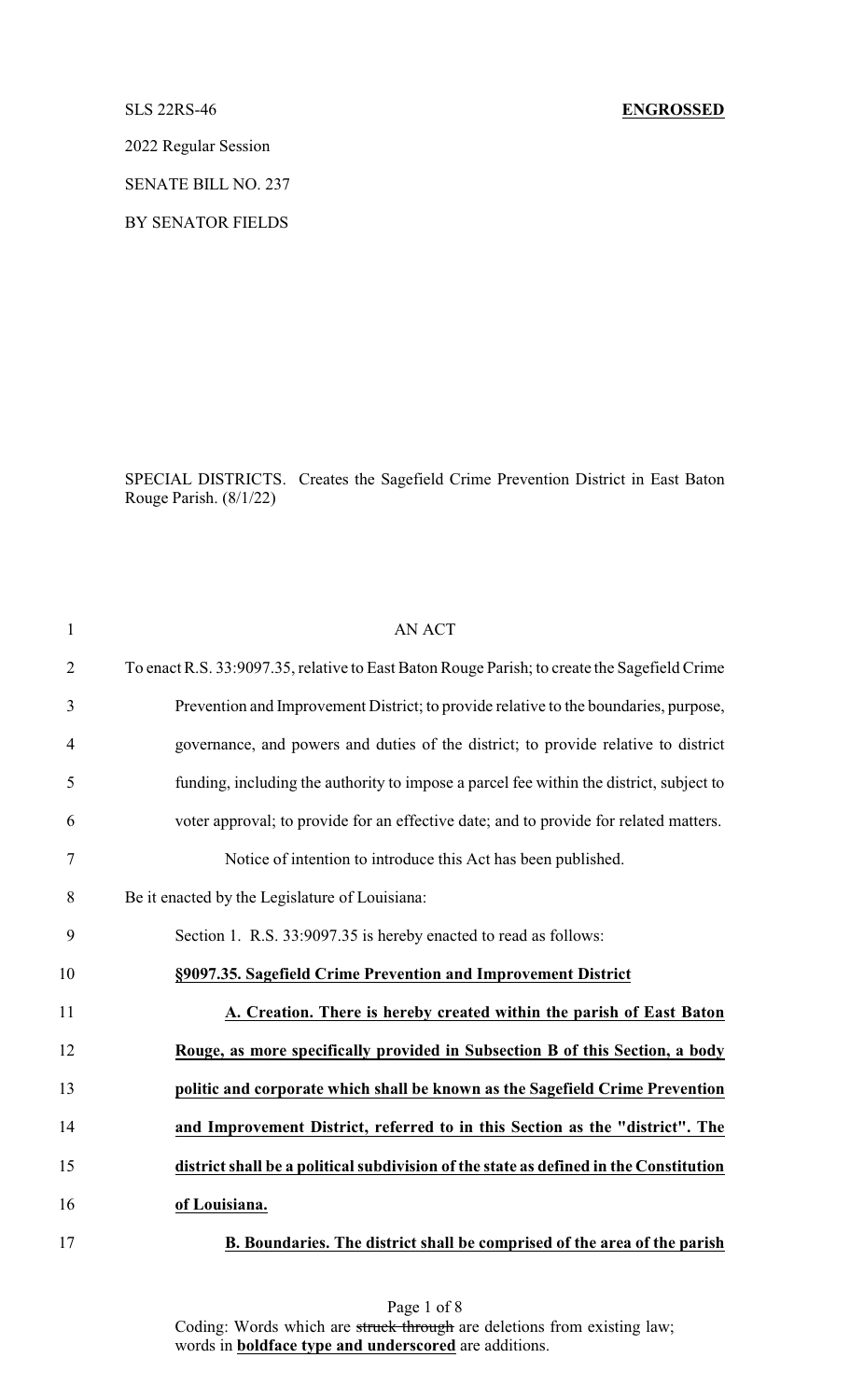| $\mathbf{1}$   | of East Baton Rouge lying within the following perimeter: Commencing on the          |
|----------------|--------------------------------------------------------------------------------------|
| $\overline{2}$ | northeast side is the corner of Elvin Dr. and Old Hermitage Pkwy. which is           |
| 3              | separated by a drainage ditch that runs behind the homes from address 9247           |
| 4              | Old Hermitage Pkwy. heading southeast to 9637 Old Hermitage Pkwy. which              |
| 5              | dead ends. Preceding only southwest onto St. Croix Ave. the homes are bound          |
| 6              | by the Spring Hill Subdivision and the Longwood - Burtville Plantation               |
| 7              | property to their southeast. Heading southeast on St. Croix Ave. from home           |
| 8              | address 1714 St. Croix Ave to 2015 St. Croix Ave. where the street dead ends at      |
| 9              | Langham Drive. Preceding only Southwest, the homes on Langham Dr. are                |
| 10             | boundary by BREC Ben Burge Property, heading southwest towards Elvin Dr.             |
| 11             | or from home address 9318 to 9551 Langham Dr. At the intersection of                 |
| 12             | Langham Dr. and Elvin Dr. turning northwest, Elvin Dr. intersects with Old           |
| 13             | Hermitage Pkwy. The homes are boundered by a drainage ditch, which                   |
| 14             | separates Sagefield Subdivision from the Old Hermitage Subdivision on the            |
| 15             | southwest side. The Elvin Dr. Homes are from 1710 to 1816 Elvin Dr. Within           |
| 16             | this boundary or perimeter are the streets of Crandon Dr. and Greenchase Dr.         |
| 17             | These six streets all comprise the Sagefield Subdivision which has 163               |
| 18             | residential lots.                                                                    |
| 19             | C. Purpose. The purpose of the district is to aid in crime prevention and            |
| 20             | to add to the security of the district residents by providing for an increase in the |
| 21             | presence of law enforcement personnel in the district and to add to the overall      |
| 22             | betterment of the district by providing for beautification and other                 |
| 23             | improvements within the district, including the construction of a neighborhood       |
| 24             | playground.                                                                          |
| 25             | D. Governance. (1) The district shall be governed by a seven-member                  |
| 26             | board of commissioners, referred to in this Section as the "board". The board        |
| 27             | shall be composed as follows:                                                        |
| 28             | (a) The president of the Sagefield Residents Association.                            |
| 29             | (b) The president of the Sagefield Residents Association shall appoint               |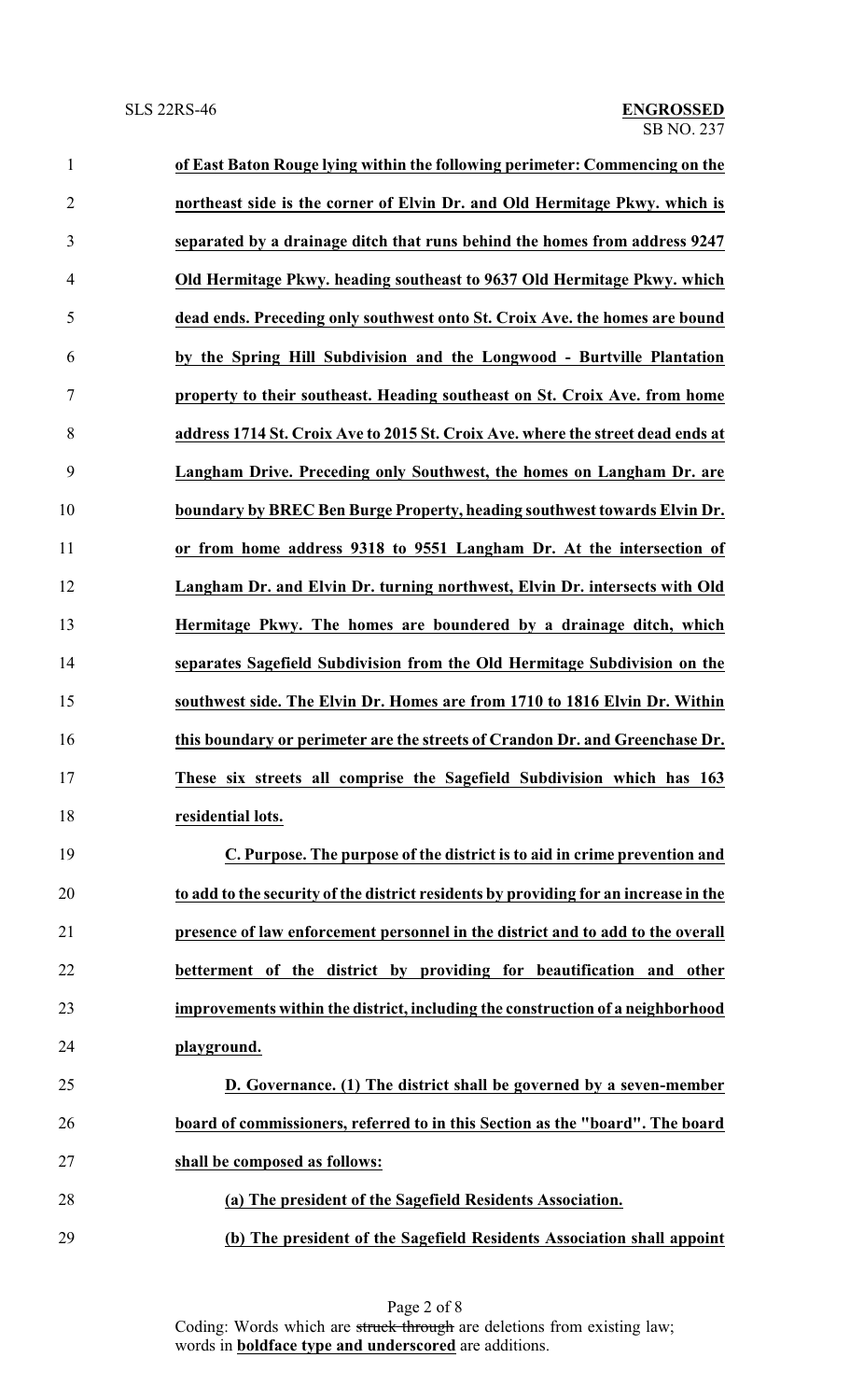| $\mathbf{1}$   | two members.                                                                       |
|----------------|------------------------------------------------------------------------------------|
| $\overline{2}$ | (c) The member of the Louisiana House of Representatives whose district            |
| 3              | encompasses all or the greater portion of the area of the district shall appoint   |
| 4              | one member.                                                                        |
| 5              | (d) The member of the Louisiana Senate whose district encompasses all              |
| 6              | or the greater portion of the area of the district shall appoint one member.       |
| 7              | (e) The member of the governing authority of the city of Baton Rouge,              |
| 8              | parish of East Baton Rouge whose district encompasses all or the greater           |
| 9              | portion of the area of the district shall appoint one member.                      |
| 10             | (f) The assessor for the parish of East Baton Rouge shall appoint one              |
| 11             | member.                                                                            |
| 12             | $(2)(a)$ Members appointed pursuant to Subparagraphs $(1)(b)$ through $(e)$        |
| 13             | of this Subsection shall serve three-year terms after initial terms as provided in |
| 14             | Subparagraph (b) of this Paragraph.                                                |
| 15             | (b) Two members shall serve an initial term of one year; two shall serve           |
| 16             | two years; and two shall serve three years as determined by lot at the first       |
| 17             | meeting of the board.                                                              |
| 18             | (c) The member serving pursuant to Subparagraph $(1)(a)$ of this                   |
| 19             | Subsection shall serve during his term of office.                                  |
| 20             | (3) The board shall elect from its members a chairman, a vice chairman,            |
| 21             | a secretary, a treasurer, and such other officers as it deems necessary. The       |
| 22             | duties of the officers shall be fixed by the bylaws adopted by the board.          |
| 23             | (4) The secretary of the board shall maintain the minute books and                 |
| 24             | archives of the district. The monies, funds, and accounts of the district shall be |
| 25             | in the official custody of the board.                                              |
| 26             | (5) The board shall adopt such bylaws as it deems necessary or advisable           |
| 27             | for conducting its business affairs. Rules and regulations of the board relative   |
| 28             | to the notice and conduct of meetings shall conform to applicable law, including,  |
| 29             | if applicable, the Open Meetings Law. The board shall hold regular meetings        |

Page 3 of 8 Coding: Words which are struck through are deletions from existing law; words in **boldface type and underscored** are additions.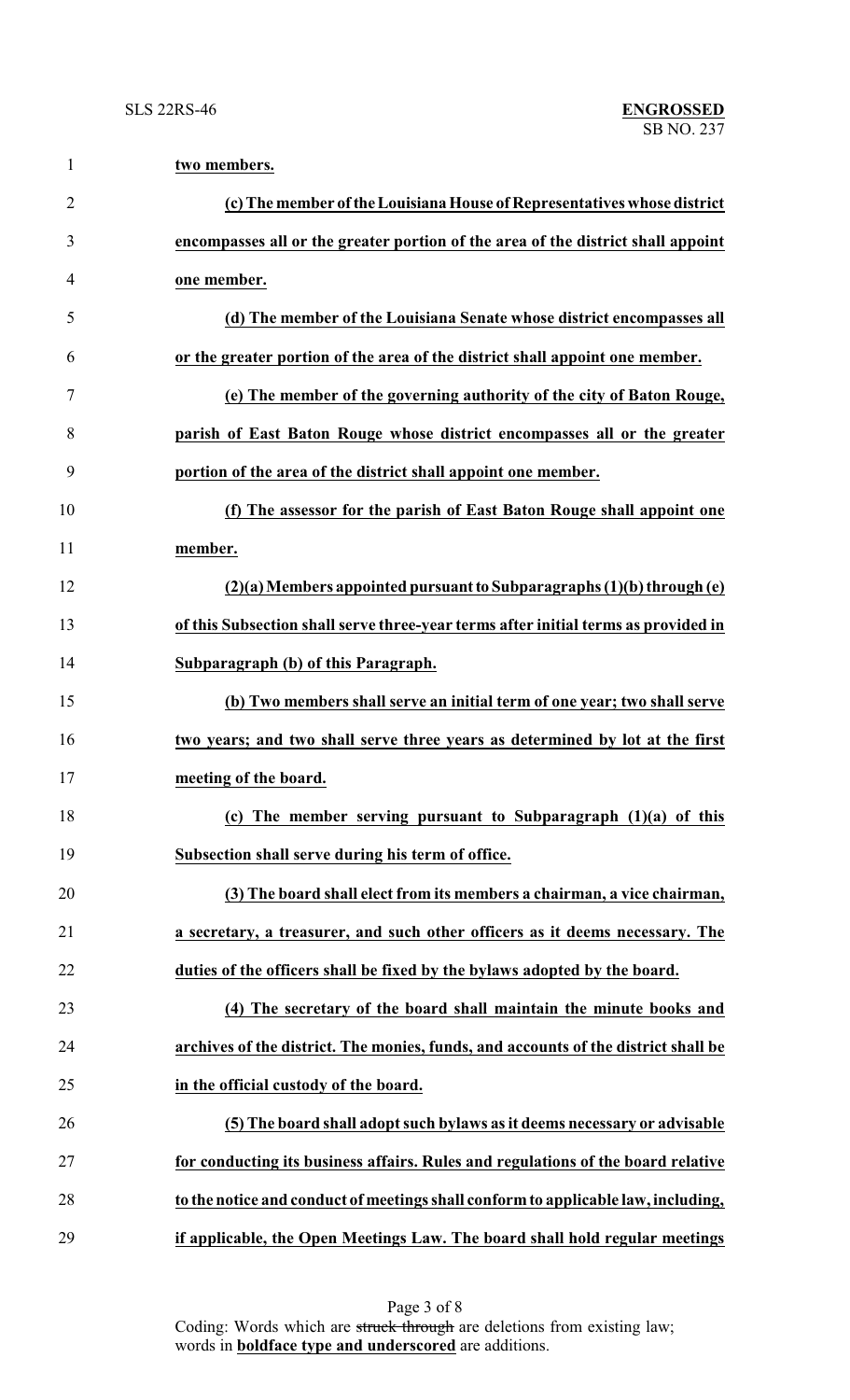| $\mathbf{1}$   | as provided for in the bylaws and may hold special meetings at times and places   |
|----------------|-----------------------------------------------------------------------------------|
| $\overline{2}$ | within the district as prescribed in the bylaws.                                  |
| 3              | (6) A majority of the members of the board shall constitute a quorum for          |
| 4              | the transaction of business. The board shall keep minutes of all meetings and     |
| 5              | shall make them available through the secretary of the board.                     |
| 6              | (7) The members of the board shall serve without compensation but shall           |
| 7              | be reimbursed for their reasonable out-of-pocket expenses directly related to     |
| 8              | the governance of the district.                                                   |
| 9              | E. Powers and duties. The district, acting through its board, shall have          |
| 10             | the following powers and duties:                                                  |
| 11             | (1) To sue and be sued.                                                           |
| 12             | (2) To adopt, use, and alter at will a corporate seal.                            |
| 13             | (3) To receive and expend funds collected pursuant to Subsection F of             |
| 14             | this Section and in accordance with a budget adopted as provided by Subsection    |
| 15             | H of this Section.                                                                |
| 16             | (4) To enter into contracts with individuals or entities, private or public,      |
| 17             | for the provision of security patrols, improvement, or other programs in the      |
| 18             | district.                                                                         |
| 19             | (5) To provide or enhance security patrols in the district; to provide for        |
| 20             | improved lighting, signage, or matters relating to the security of the district;  |
| 21             | and to provide for improvements in the district; and to provide generally for the |
| 22             | overall betterment of the district.                                               |
| 23             | (6) To purchase, lease, rent, or otherwise acquire items, supplies, and           |
| 24             | services necessary or deemed appropriate for achieving any purpose of the         |
| 25             | district.                                                                         |
| 26             | (7) To acquire, lease, insure, and sell immovable property within the             |
| 27             | boundaries of the district in accordance with district plans.                     |
| 28             | (8) To accept private grants and donations.                                       |
| 29             | (9) To procure and maintain liability insurance against any personal or           |

Page 4 of 8 Coding: Words which are struck through are deletions from existing law; words in **boldface type and underscored** are additions.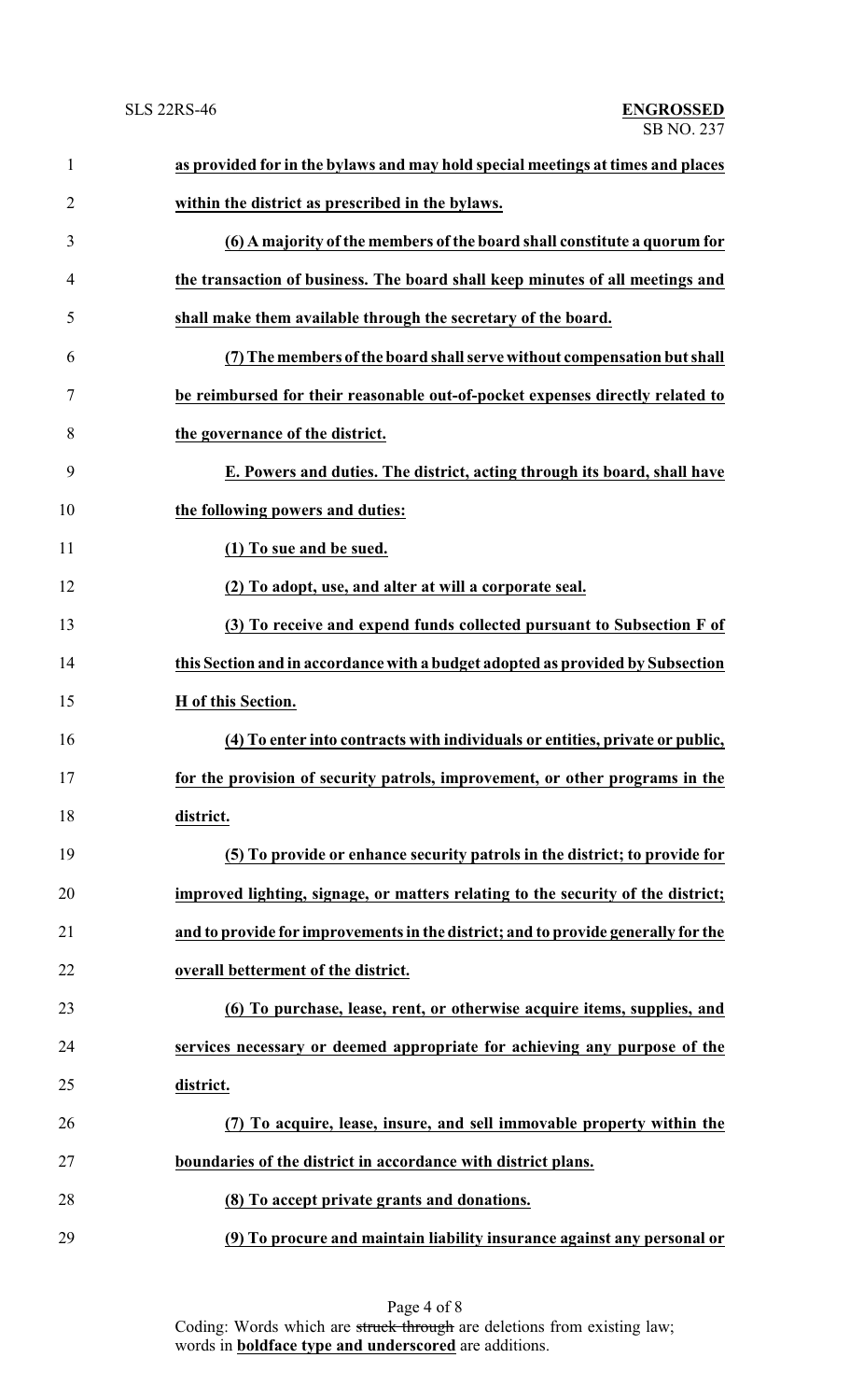| $\mathbf{1}$   | legal liability of a board member that may be asserted or incurred based upon       |
|----------------|-------------------------------------------------------------------------------------|
| $\overline{2}$ | service as a member of the board or that may arise as a result of actions taken     |
| 3              | within the scope and discharge of duties as a member of the board.                  |
| 4              | F. Parcel fee. The district may impose and collect a parcel fee within the          |
| 5              | district subject to and in accordance with the provisions of this Subsection.       |
| 6              | (1) The fee shall be imposed by duly adopted resolution of the board. The           |
| $\tau$         | fee shall be a flat fee not to exceed three hundred dollars per parcel per year.    |
| 8              | (2) The fee shall be imposed on each improved and unimproved parcel                 |
| 9              | located within the district. The owner of the parcel shall be responsible for       |
| 10             | payment of the fee.                                                                 |
| 11             | (3) For purposes of this Section, "parcel" means a lot, a subdivided                |
| 12             | portion of ground, an individual tract, or a "condominium parcel" as defined        |
| 13             | in R.S. 9:1121.103.                                                                 |
| 14             | (4) The fee shall be imposed only after its imposition has been approved            |
| 15             | by a majority of the registered voters of the district voting on the proposition    |
| 16             | at an election held for that purpose in accordance with the Louisiana Election      |
| 17             | Code.                                                                               |
| 18             | (5) The term of the imposition of the fee shall be as provided in the               |
| 19             | proposition authorizing the fee, not to exceed ten years. The fee may be renewed    |
| 20             | if the renewal is approved by the voters in the manner provided in Paragraph        |
| 21             | (4) of this Subsection. If renewed, the term of the imposition of the fee shall be  |
| 22             | as provided in the proposition authorizing such renewal, not to exceed ten years.   |
| 23             | (6) The fee shall be collected at the same time and in the same manner              |
| 24             | as ad valorem taxes are collected for East Baton Rouge Parish. The tax collector    |
| 25             | shall collect and remit to the district all amounts collected not more than sixty   |
| 26             | days after collection; however, the district may enter into an agreement with the   |
| 27             | tax collector to authorize the retention of an annual collection fee, not to exceed |
| 28             | one percent of the amount collected.                                                |
| 29             | (7) Any parcel fee which is unpaid shall be added to the tax rolls of East          |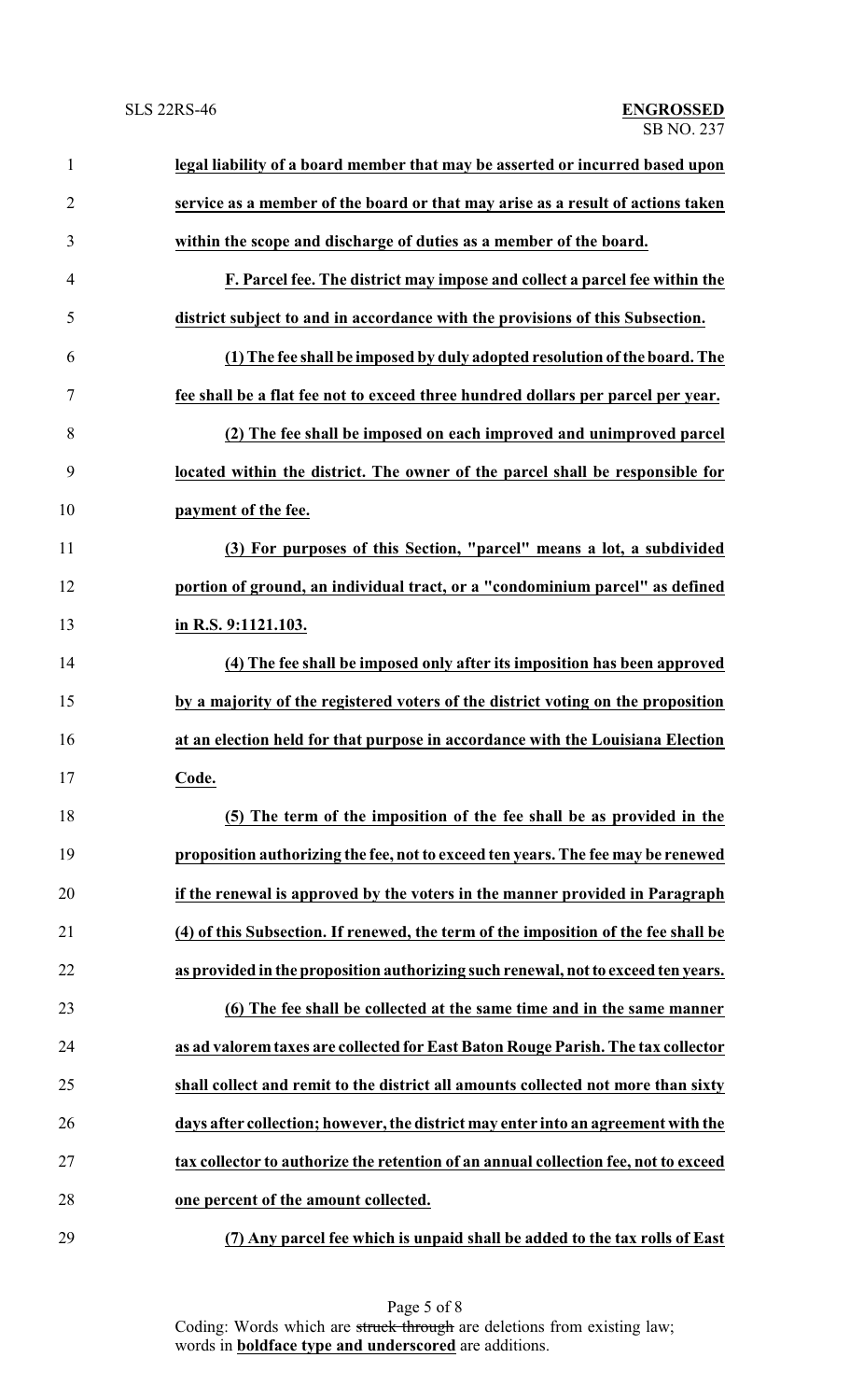| $\mathbf{1}$   | Baton Rouge Parish and shall be enforced with the same authority and subject        |
|----------------|-------------------------------------------------------------------------------------|
| $\overline{2}$ | to the same penalties and procedures as unpaid ad valorem taxes.                    |
| 3              | G. Additional contributions. The district may solicit, accept, and expend           |
| $\overline{4}$ | additional voluntary contributions and grants to carry out its purposes.            |
| 5              | H. Budget. (1) The board shall adopt an annual budget in accordance                 |
| 6              | with the Louisiana Local Government Budget Act pursuant to R.S. 39:1301 et          |
| 7              | seq.                                                                                |
| 8              | (2) The district shall be subject to audit by the legislative auditor               |
| 9              | pursuant to R.S. 24:513.                                                            |
| 10             | I. Miscellaneous provisions. (1) It is the purpose and intent of this Section       |
| 11             | that any additional law enforcement personnel and services provided for             |
| 12             | through the fees authorized in this Section shall be supplemental to, and not in    |
| 13             | lieu of, personnel and services to be provided in the district by publicly funded   |
| 14             | law enforcement agencies.                                                           |
| 15             | (2) If the district ceases to exist, any funds of the district shall be             |
| 16             | transmitted to the governing authority of the city of Baton Rouge, parish of East   |
| 17             | Baton Rouge, and shall be used for law enforcement purposes in the area which       |
| 18             | comprised the district.                                                             |
| 19             | J. Indemnification and exculpation. (1) The district shall indemnify its            |
| 20             | officers and board members to the fullest extent permitted by R.S. 12:227, as       |
| 21             | fully as if the district were a nonprofit corporation governed thereby, and as      |
| 22             | may be provided in the district's bylaws.                                           |
| 23             | (2) No board member or officer shall be liable to the district or to any            |
| 24             | individual who resides, owns property, visits, or otherwise conducts business in    |
| 25             | the district for monetary damages, for breach of his duties as a board member       |
| 26             | or officer, provided that this provision shall not eliminate or limit the liability |
| 27             | of a board member or officer for any of the following:                              |
| 28             | (a) Acts or omissions not in good faith or which involve intentional                |
| 29             | misconduct or a knowing violation of law.                                           |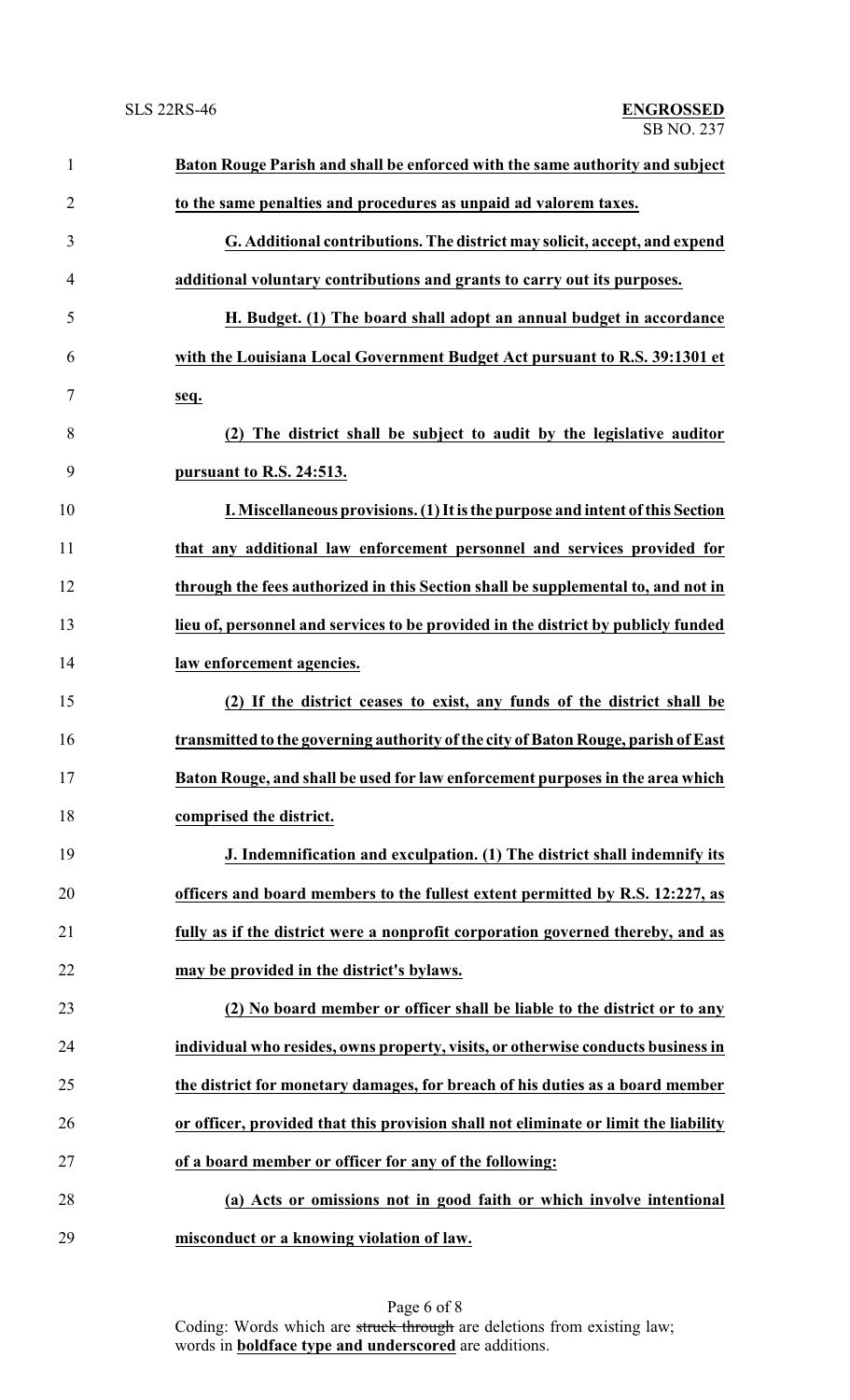|                | (b) Any transaction from which he derived an improper personal benefit.             |
|----------------|-------------------------------------------------------------------------------------|
| $\overline{2}$ | (3) To the fullest extent permitted by R.S. 9:2792 et seq., including R.S.          |
|                | 9:2792.1 through 2792.9, a person serving the district as a board member or         |
| 4              | officer shall not be individually liable for any act or omission arising out of the |
| 5              | performance of his duties.                                                          |

The original instrument and the following digest, which constitutes no part of the legislative instrument, were prepared by James Benton.

## DIGEST SB 237 Engrossed 2022 Regular Session Fields

Proposed law creates the Sagefield Crime Prevention and Improvement District in East Baton Rouge Parish as a political subdivision of the state for the purpose of aiding in crime prevention and providing for the overall betterment of the district. Provides for district boundaries. Provides that the district will be governed by a seven-member board of commissioners composed as follows:

- (1) The president of the Sagefield Residents Association (association).
- (2) Two members appointed by the president of the association.
- (3) One member appointed by the member of the La. House of Representatives whose district encompasses all or the greater portion of the area of the district.
- (3) One member appointed by the member of the La. Senate whose district encompasses all or the greater portion of the area of the district.
- (5) One member appointed by the member of the governing authority of the city of Baton Rouge, parish of East Baton Rouge whose district encompasses all or the greater portion of the area of the district.
- (6) One member appointed by the assessor for East Baton Rouge Parish.

Proposed law provides for the district's powers and duties including the following:

- (1) To sue and be sued.
- (2) To adopt, use, and alter at will a corporate seal.
- (3) To receive and expend funds from an authorized parcel fee and in accordance with an adopted budget.
- (4) To enter into contracts with individuals or entities, private or public.
- (5) To provide or enhance security patrols in the district and to provide for improved lighting, signage, or matters relating to the security of the district.

Proposed law authorizes the district, subject to voter approval, to impose and collect a parcel fee on each improved and unimproved parcel within the district. Provides that the amount of the fee will be in a duly adopted resolution of the board and will not exceed \$300 per year.

Proposed law provides that the term of the fee expires at the time provided in the proposition

Page 7 of 8 Coding: Words which are struck through are deletions from existing law; words in **boldface type and underscored** are additions.